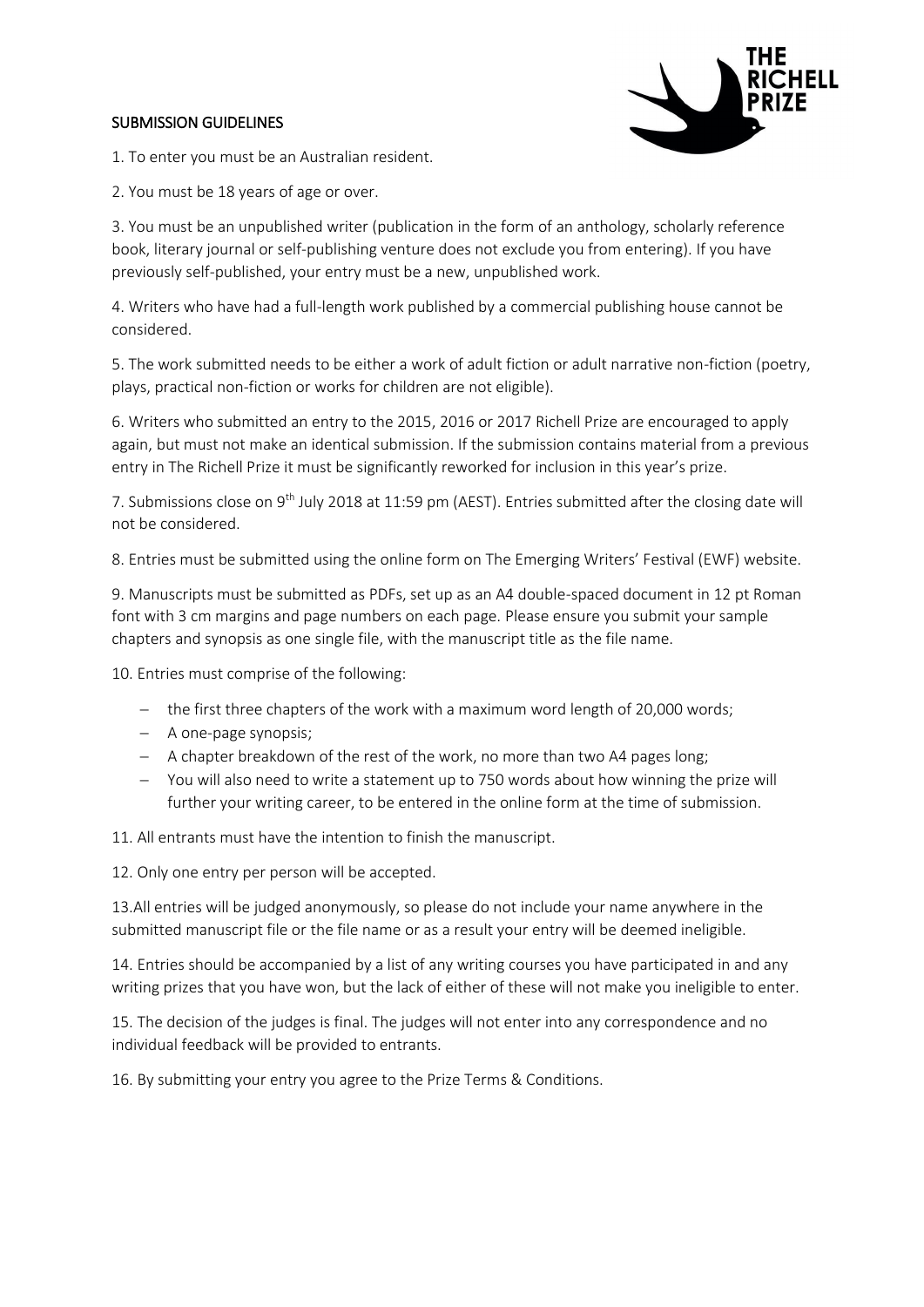## TERMS & CONDITIONS

1. The Submission Guidelines form part of the Terms & Conditions.

2. By entering the Richell Prize you opt-in to the marketing database of Emerging Writers Festival Inc ("EWF") and agree to receive marketing information from it. You may opt-out of its marketing database at any time.

3. You warrant that your entry: a. is your own original work; b. is not defamatory; c. does not infringe any existing copyright or licence or any other third-party rights; d. does not contain any material in breach of official secrets, confidentiality obligations or any other laws; e. does not invade any individual's rights of privacy; and f. all statements in the manuscript purporting to be facts are true.

4. You warrant that: a. you have full power to enter the Richell Prize; b. you are the sole author and owner of all the copyright in your entry; and c. the material entered has not been previously licensed for exclusive use in any form in any territory.

5. The copyright in your entry shall remain your intellectual property, and your moral rights as a creator will be recognised and respected.

6. By entering, you grant Hachette Australia Pty Ltd ("Hachette Australia") the right to use, reproduce, publish and communicate the work submitted and to authorise its use, reproduction, publication and communication in connection with The Richell Prize for Emerging Writers, in all languages anywhere non-exclusively throughout the world.

7. If your entry is shortlisted, you grant Hachette Australia permission to use all or any part of your entry for the purpose of announcing or promoting you as either a shortlisted or winning entrant, or to promote the Prize itself. Should Hachette wish to publish your work, you agree to negotiate in good faith with Hachette Australia to publish the work on reasonable commercial terms, and not to offer it to another publisher unless or until such good faith negotiations have taken place.

8. If your entry wins: a. you grant Hachette Australia permission to authorise the publishers of The Guardian Australia ("The Guardian") to publish an extract of up to 1,500 words from the first chapter of your entry ("the Extract") in The Guardian's website and the website of its parent United Kingdom company; b. you agree to work in good faith with Hachette Australia to ensure the Extract is suitable for publication by The Guardian; and c. once you complete your entry to a publishable standard, and should Hachette wish to publish your work, you agree to negotiate in good faith with Hachette Australia to publish the work on reasonable commercial terms, and not to offer it to another publisher unless or until such good faith negotiations have taken place.

9. Hachette Australia will have the first option to consider the finished winning work and finished shortlisted entries for publication. Hachette Australia will have 3 months in which to exercise this option from the date of submission of the finished works. Should Hachette wish to publish your work, you agree to negotiate in good faith with Hachette Australia to publish the work on reasonable commercial terms, and not to offer it to another publisher unless or until such good faith negotiations have taken place.

10. If the judges believe that there are two works of equal merit they reserve the right to divide the prize money equally. In this instance, Hachette Australia will provide a mentorship program to both winners.

11. The judges may decide not to award the Prize if they do not believe any of the entries are of a high enough standard.